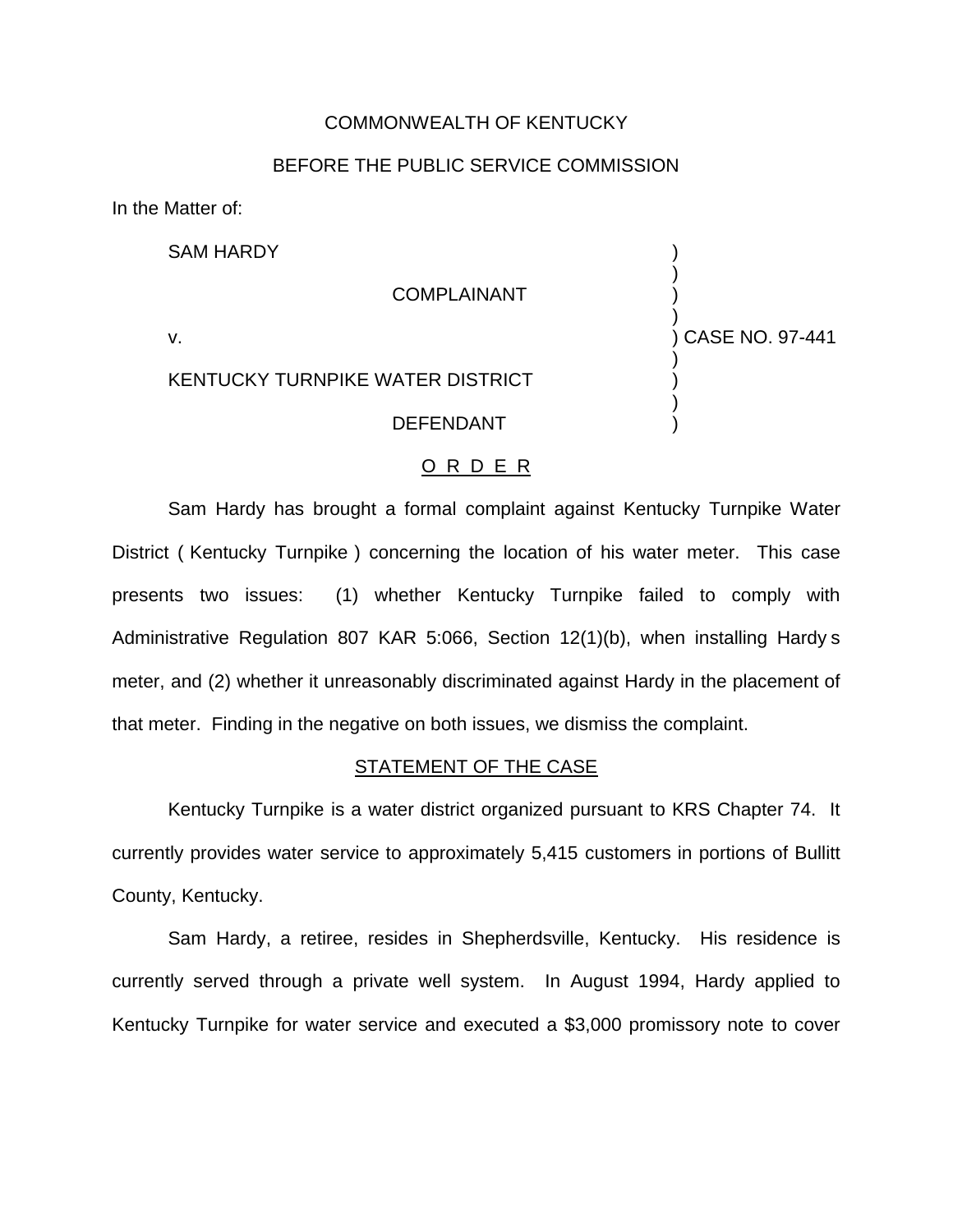the cost of extending a water main to his home.<sup>1</sup> On June 10, 1997, after the water main extension s completion, Hardy paid his \$3,000 and executed a water service contract with Kentucky Turnpike. Upon submission of Hardy s water service contract, a Kentucky Turnpike employee gave Hardy a blue stake and directed him to place the stake along his property where he desired his water meter.<sup>2</sup> Hardy immediately returned home and placed the stake near the western end of his property.<sup>3</sup>

In 1997 Kentucky Turnpike completed construction of its Cedar Grove Road Water Main. This main is an 8-inch water main that runs from west to east along the south side of Cedar Grove Road.<sup>4</sup> It sits in a 40-inch deep, 24-inch wide trench on an easement approximately 30 feet from the road.

Hardy s property is located at 3140 Cedar Grove Road on the north side of Cedar Grove Road. It consists of approximately 10.5 acres of land. Hardy s residence is located between 800 and 900 feet from Cedar Grove Road. An asphalt driveway runs along the western portion of the property from that road to the Hardy residence. A community fence runs along the western property line of Hardy s property. The fence and driveway are approximately 12 feet apart.

 $1$  The payment had two components. Approximately \$2,550 of the note represented Hardy s required contribution for the water main extension. The remaining \$450 represented a tap fee that covers the cost of installation of a meter and metering vault.

 $2$  The water service contact also directs the applicant to  $[p]$ lease place a stake at the location the meter is to be installed. See Complainant Exhibit 2.

<sup>&</sup>lt;sup>3</sup> Transcript at 25.

 $4$  Cedar Grove Road is also known as Kentucky Highway 480.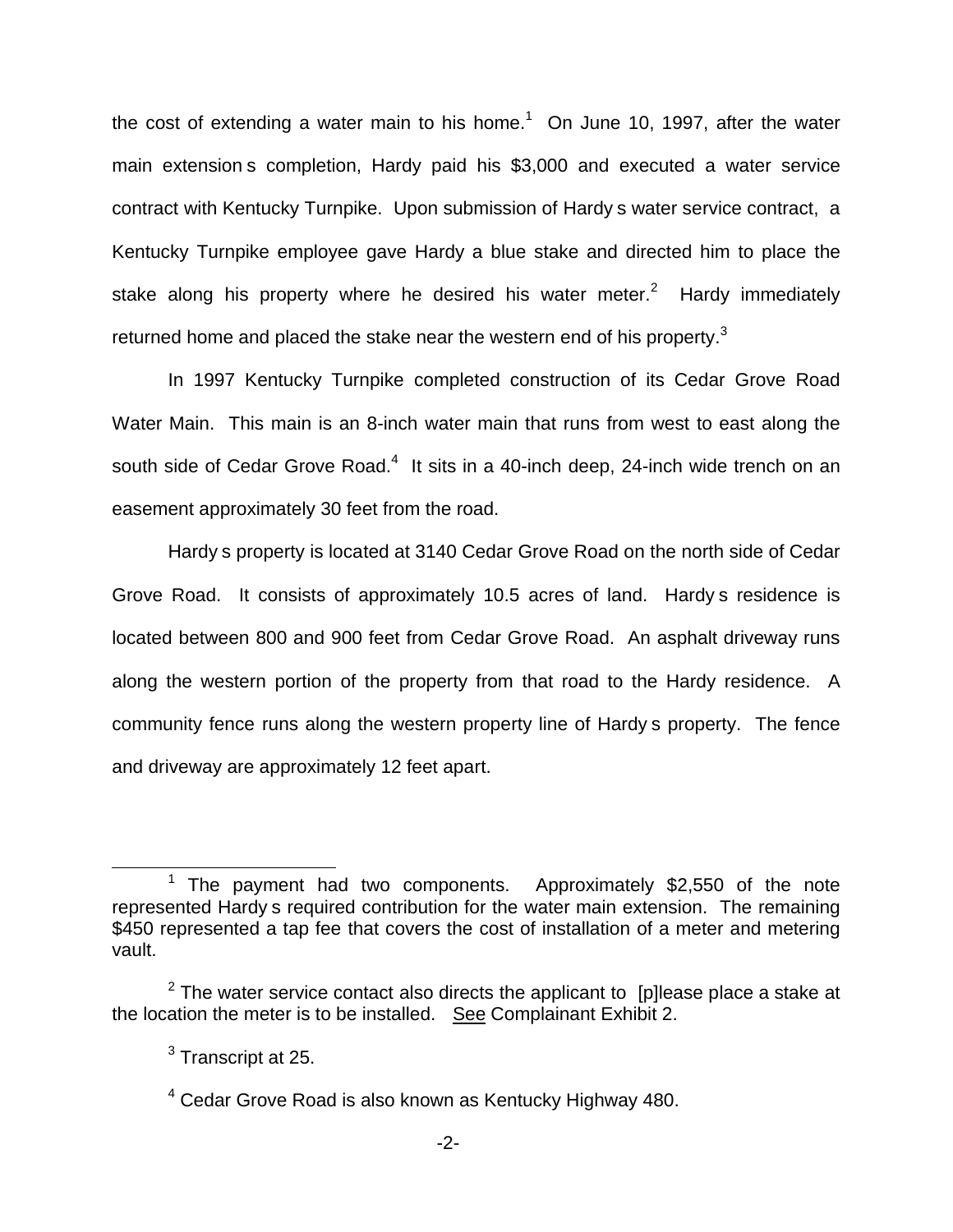Hardy s property is bounded on the west by the Korfage Plenge Farm. This property is primarily agricultural land. On the east, Hardy s property is bounded by a land tract which Daryl Evans owns and upon which his personal residence sits (the



*Source: Defendant Exhibit 2*

 Evans Tract ). The Evans tract primarily fronts Kentucky Highway 1442, which is also known as Ridge Road. A small portion of the Evans tract fronts Cedar Grove Road.

Because Hardy s property and the Cedar Grove Road Main are located on the opposing sides of Cedar Grove Road, Kentucky Turnpike had to bore a hole under the road to provide water service to the property. As Cedar Grove Road sits atop a coral stone rock shelf,<sup>5</sup> such boring is a difficult and expensive process. Lacking the

<sup>5</sup> Transcript at 75.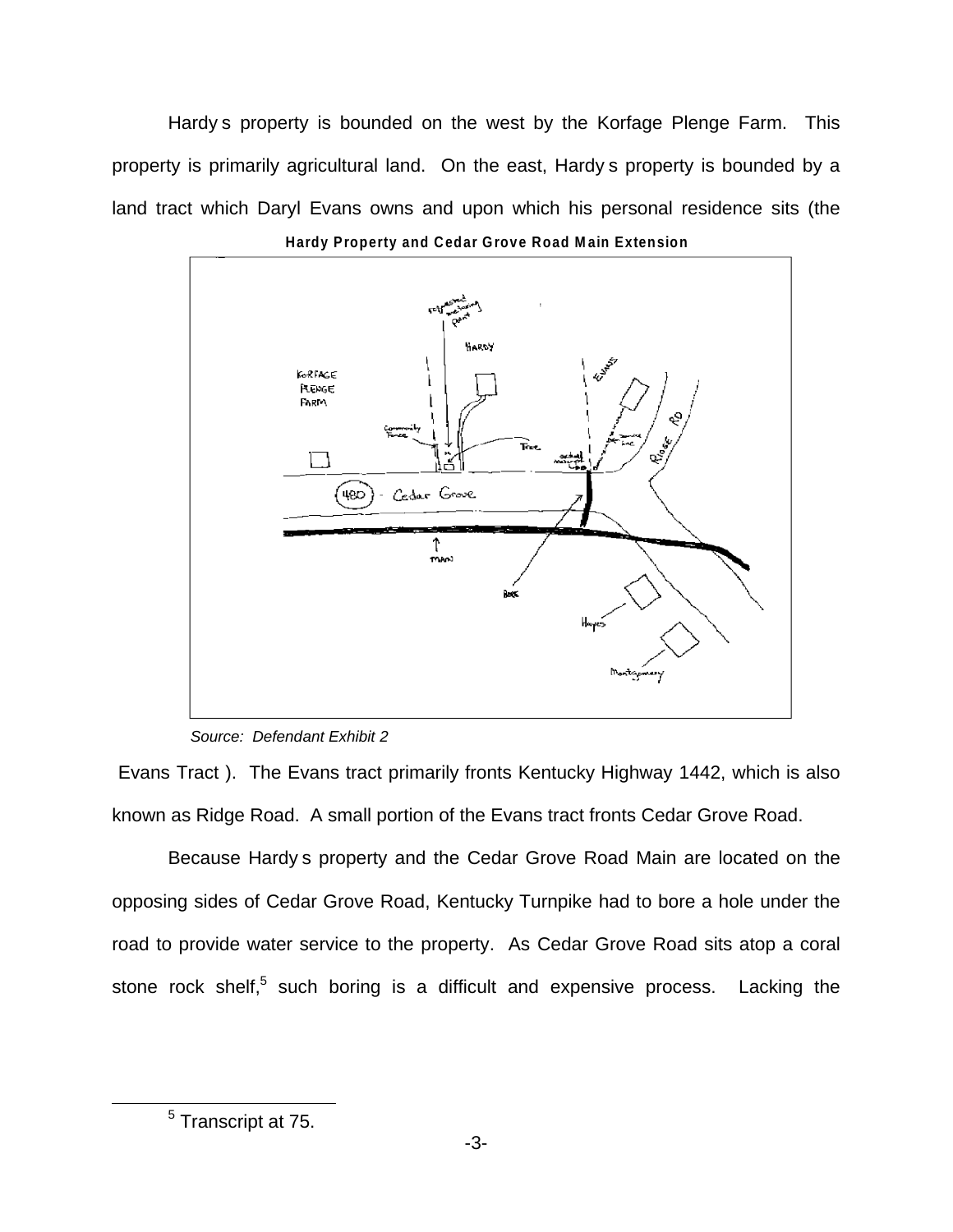equipment and technical ability to make such bores, the water district retained Custom Services, Inc., an independent contractor, to perform such work.<sup>6</sup>

Although Hardy made his required payment and executed his service contract in June 1997, Kentucky Turnpike did not immediately install a meter. It made service connections to prospective customers along the Cedar Grove Road Main only after the prospective customer had installed his or her service line and was ready to take water service. (Hardy had, as of July 1998, still not installed a service line from Cedar Grove Road to his residence.) The record does not indicate that Hardy complained about the delay which this policy caused.

In July 1997, Hardy became concerned about the placement of his water meter. Unable to locate his blue stake and finding other stake markers on the eastern portion of his property, he contacted Kentucky Turnpike and spoke with Kentucky Turnpike General Manager Raymond Abell. Hardy testified that during this conversation Abell asked Hardy to consider placing his water meter on the east side of his property. Hardy rejected this suggestion and explained his reasons for locating the meter on the west side of his property. According to Hardy, Abell then advised him to install your line and we will hook it up. <sup>7</sup>

Abell testified that during this conversation he told Hardy that if the service was immediately installed, then it would be installed at Hardy s requested location. He also suggested a different location for the meter. He further testified that he advised Hardy

 $6$  Kentucky Turnpike retained Custom Services to perform meter installations on the Cedar Grove Road Main only. Its employees continue to perform all other meter installations.

 $<sup>7</sup>$  Transcript at 60.</sup>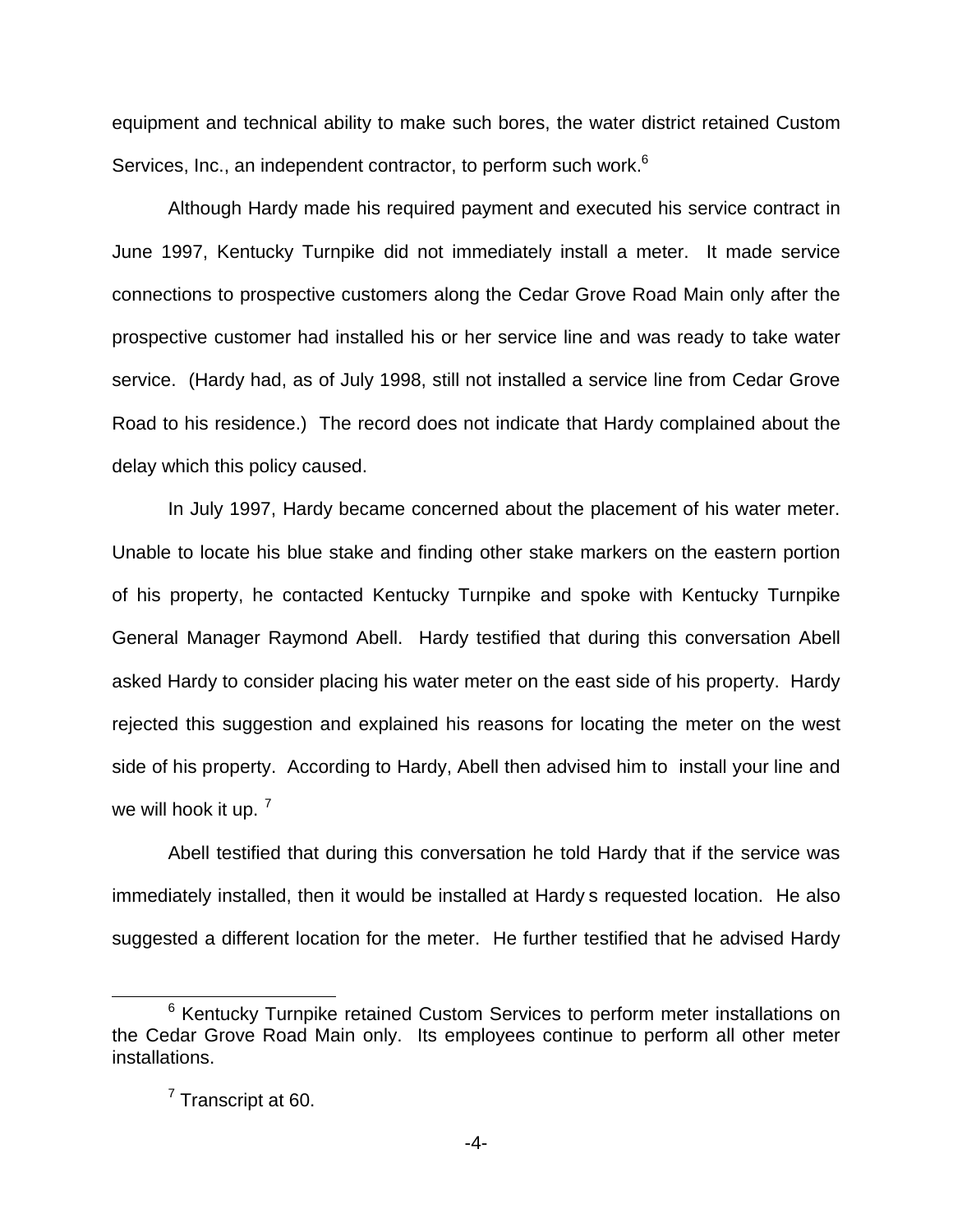of problems with the meter s proposed location. According to Abell, Hardy requested that the meter be located between his western property line and his driveway. Abell testified that a large tree obstructed this location and would have to be removed at Hardy s expense if the meter were located there. Abell further testified that, after his telephone conversation with Hardy, he sent a letter to Hardy that further discussed this problem.8

On August 20, 1998, Daryl Evans applied for water service to the Evans tract.<sup>9</sup> On September 17, 1999, Kentucky Turnpike made a single bore underneath Cedar Grove Road to serve Hardy s property and the Evans tract. The water district placed the meter on the far eastern portion of Hardy s property. Abell testified that Kentucky Turnpike chose this location to avoid the expense of making two bores under the Cedar Grove Road.<sup>10</sup> He further testified that at the time of installation, Evans had applied for service, had installed his service line, and was ready to receive water service.

Hardy testified that, as a result of Kentucky Turnpike s placement of the meter, he has incurred approximately \$1,380 in additional costs. The estimated cost to install a water service line from the requested meter location to Hardy s residence is \$1,300.<sup>11</sup> Hardy estimates that these costs will increase to \$2,680 if a water service line is

 $8$  This letter is not part of the evidentiary record. After Commission requests to produce the document, Kentucky Turnpike advised that it was unable to locate a copy. Hardy has not disputed the contents of the letter.

 $9$  Kentucky Turnpike s Notice of Filing Request Documents, Item 4.

 $10$  The total savings resulting from using a single bore for 2 meter installations is \$550.

<sup>&</sup>lt;sup>11</sup> Transcript at 30.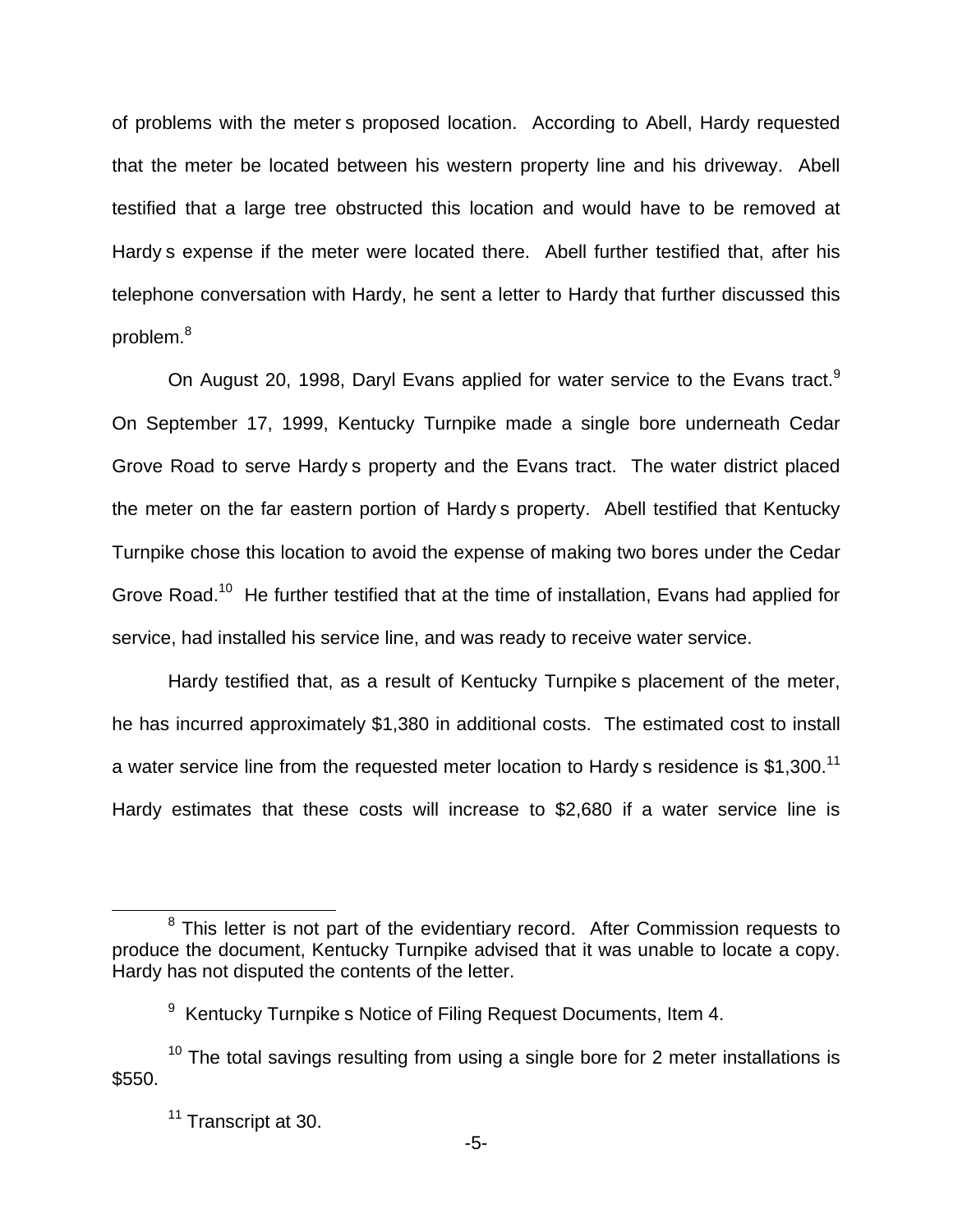installed from the meter s current location. Hardy also anticipates that, since the water

service line must cross his asphalt driveway, his driveway will also be damaged.<sup>12</sup>

### **DISCUSSION**

A water utility s obligations concerning the placement of a water meter are set

forth in Administrative Regulation 807 KAR 5:066, Section 12(1)(b), which provides:

In areas where the distribution system follows well-defined streets and roads, the customer's point of service shall be located at that point on or near the street right-of-way or property line most accessible to the utility from its distribution system. In areas where the distribution system does not follow streets and roads, the point of service shall be located as near the customer's property line as practicable. Prior to installation of the meter the utility shall consult with the customer as to the most practical location.

The regulation provides considerable discretion to the utility in the placement of a meter.

While it requires consultation with the customer, the regulation does not require the utility to satisfy the customer s preference. See, e.g., Case No. 98-611, Perkins v. Northern Kentucky Water Service District (Mar. 15, 1999).

Based upon our review of the record, the Commission finds that Kentucky Turnpike has complied with Administrative Regulation 807 KAR 5:066, Section 12(1)(b). The utility consulted with Hardy regarding the meter s location. Based upon the circumstances existing at the time of the meter installation, its chosen location was not unreasonable. Its selection avoided an additional road bore and thus reduced the utility s cost of service.

In his complaint, Hardy contends that Kentucky Turnpike unreasonably discriminated against him in the placement of the meter. He notes that two other Kentucky Turnpike customers, Roger Hayes and Paul Montgomery, who live within a

<sup>12</sup> Id. at 30, 44-45.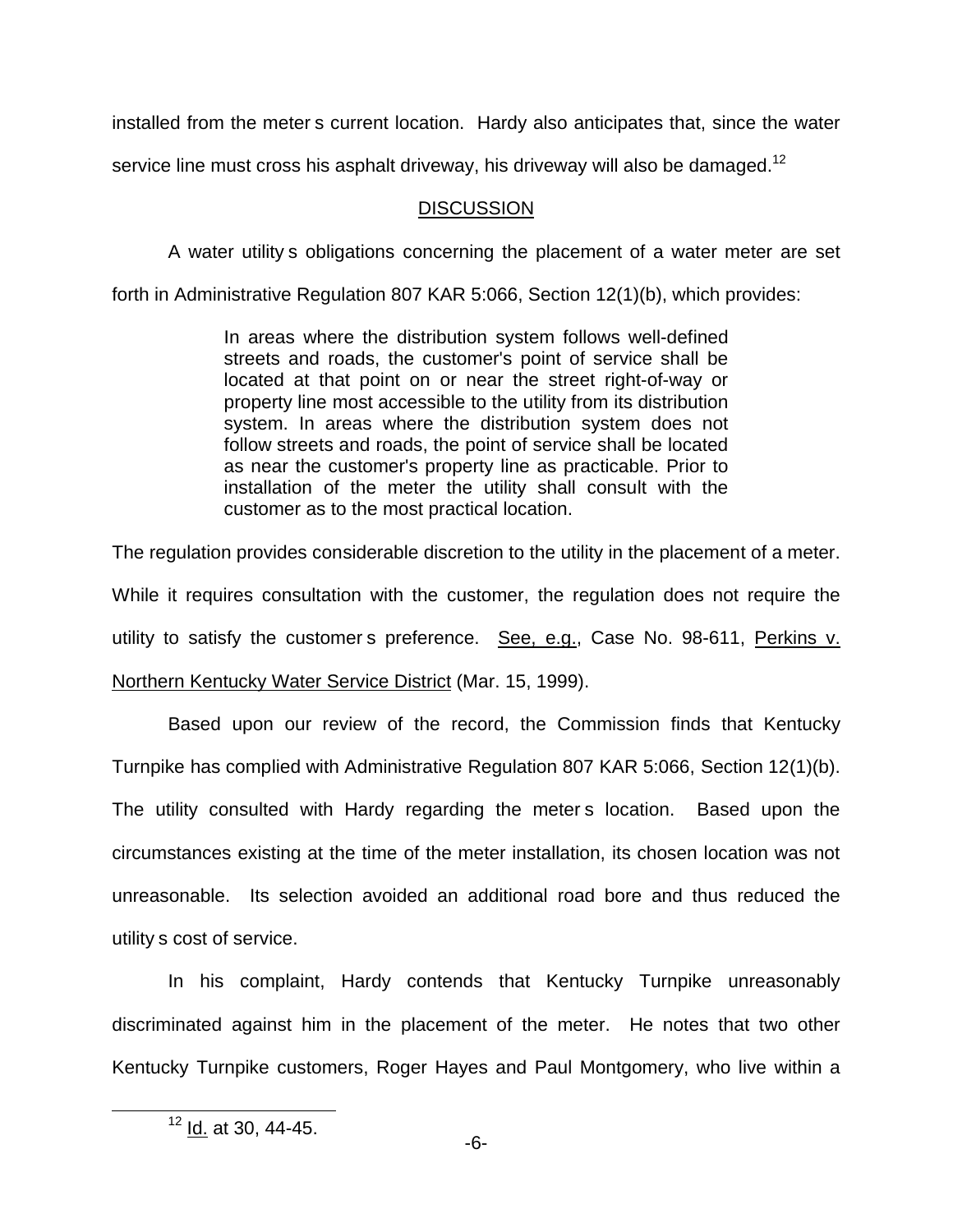mile of his residence and whose properties adjoin each other and are also located on the north side of Cedar Grove Road, received water service through single bore. Kentucky Turnpike made these meter installations less than a week before making Hardy s installation.<sup>13</sup>

The Commission finds Kentucky Turnpike s explanation of this disparate treatment to be reasonable. Kentucky Turnpike s Abell testified that he first learned of the separate bores after they were performed on September 12, 1997. After learning of them, he instructed the water district s contractor to use a single bore when installing water meters to adjoining properties. The contractor apparently was unaware that the water district s normal practice was to use a single bore for connection involving adjoining properties.<sup>14</sup> Nothing in the record indicates that either Hayes or Montgomery was singled out for favorable treatment or that Hardy was treated in a different manner from most Kentucky Turnpike customers.

Complainants before the Commission have the burden of proof. Hardy has failed to meet this burden. The location of his meter results more from a quirk of timing than any improper action on Kentucky Turnpike s part. Had Hardy installed his service line earlier, or had Evans requested service at a later date, a different result would have occurred.

 $13$  <u>Id.</u> at 85-86.

 $14$  Id. at 104.